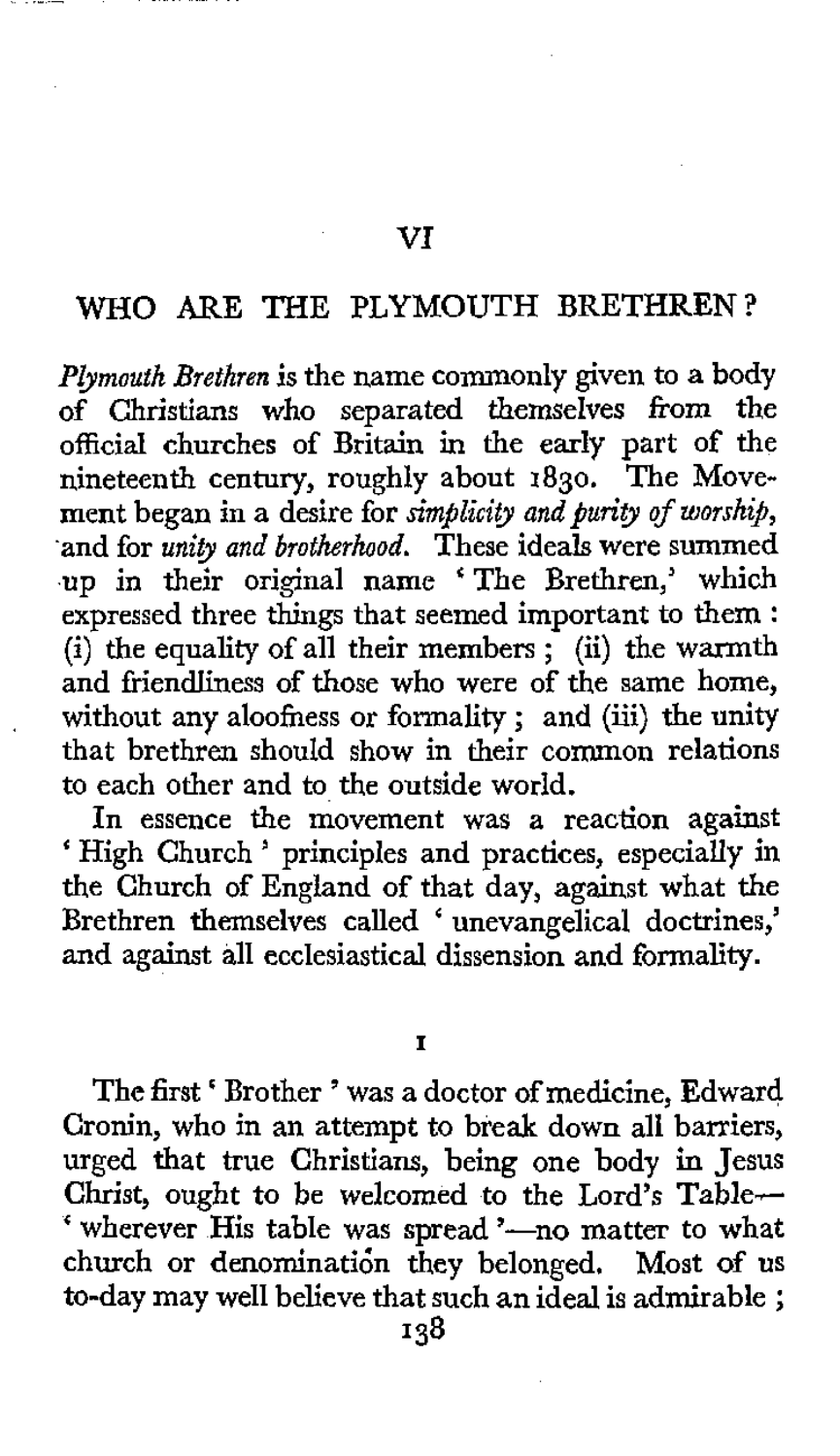and it still represents an ideal which thoughtful Christians everywhere must hope to make real, wherever possible. Whether the Brethren, when they were formed into a fellowship of their own, carried this ideal out in their own practice, is another matter.

Unfortunately this movement, formed nominally *of*  ' brethren' and for 'unity,' has had a most unfortunate history and has been broken up like a smashed plate into a hundred splinters. Even **in** regard to the open table of the Lord' for all true Christianswhich was one of their earliest tenets-the Brethren became the greatest ' exclusionists ' of all denominations. Not only would they hold no communion with other churches, but some 'meetings' would not admit members of other ' meetings' to their rite of ' breaking bread.'

In the rather frigid and precise atmosphere **of** the early nineteenth century, where everything both in State **and** Church was so much hedged round with formality, the movement by its early warmth and informality soon gathered many interested and even gifted people around it. It attracted especially one man of singular power and personality-John NeIson Darby, who remained as the practical 'leader' of the movement for the next fifty years. Darby was born at Westminster, London, in **1800,** and lived until **1882.**  He graduated with honours at **Trinity** College, Dublin, and after training for law, became a practising barrister. But he gave up his career and studied for the Episcopal Church **of** Ireland, becoming afterwards a curate in County Wicklow. By this time he **was** thirty years of age and in the prime **of** his vigour. Those who knew him say that his intellectual powers were high and his devotioh sincere-qualities which were afterwards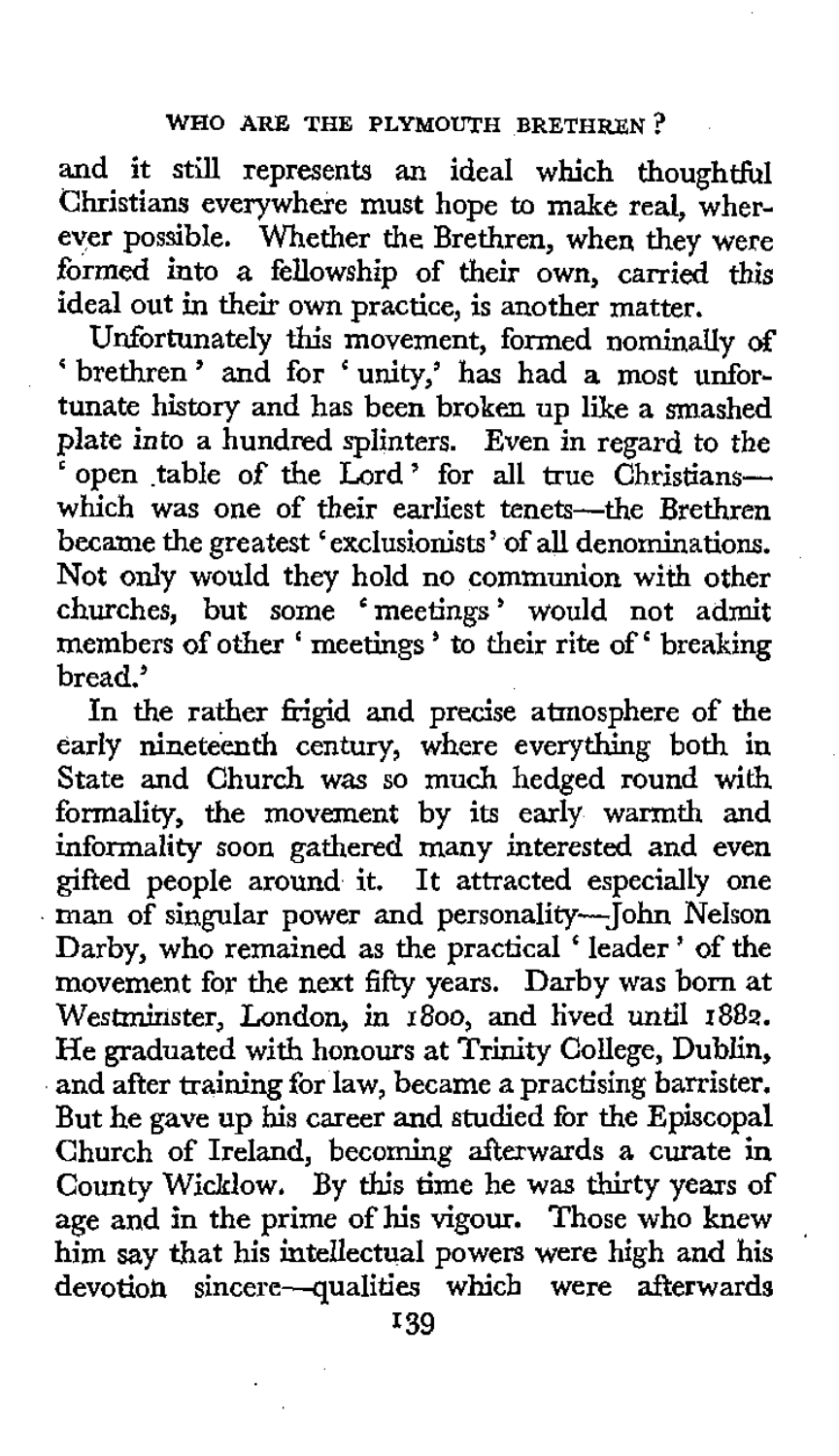proved by **his** books'and his life of long service. One of his biographers remarks that ' his power to hold men under his influence was the wonder of his foes and the admiration of his friends.' Because of this man's supreme influence on the course of the movement and his public debates and controversies, the Brethren were often called ' Darbyites,' especially on the Continent.

Many of their particular doctrines were only gradually evolved and stated. For instance, Groves, one of their earliest members, asserted that ordination to preach and administer the sacraments-either by a Church, a Bishop, or a Presbytery-was not needed by Church, a Bishop, or a Presbytery—was not needed by<br>a 'spirit-gifted' minister. Cronin proclaimed that there was only one church membership, viz. the body **of**  Christ, and that all professing Christians should be welcomed into any communion. Newton, another of the founders, stood out for a certain amount of discipline and control in their meetings as against the usual lack of order and general indiscriminate speaking ; and Darby with his legal mind set forth the 'principles ' of the movement. Under their new zeal and devotion, the movement spread widely over Britain, Ireland, America, and the Continent of Europe. It **was** from one of their early meetings at Plymouth that the name *Pbmouth Brethren* was derived.

What accounts for the early, almost startling, success which undoubtedly favoured the movement? To my mind, it arose from **two** main sources. On the one hand, the Established Church of that day was extremely hand, the Established Church of that day was extremely<br>formal, 'moderate,' conventional, and ceremonious. (In this connection, by the way, it is worth observing that most of the first Brethren were either clergymen or members of the Church of England or of the Episcopal Church of Ireland.) On the other hand, their early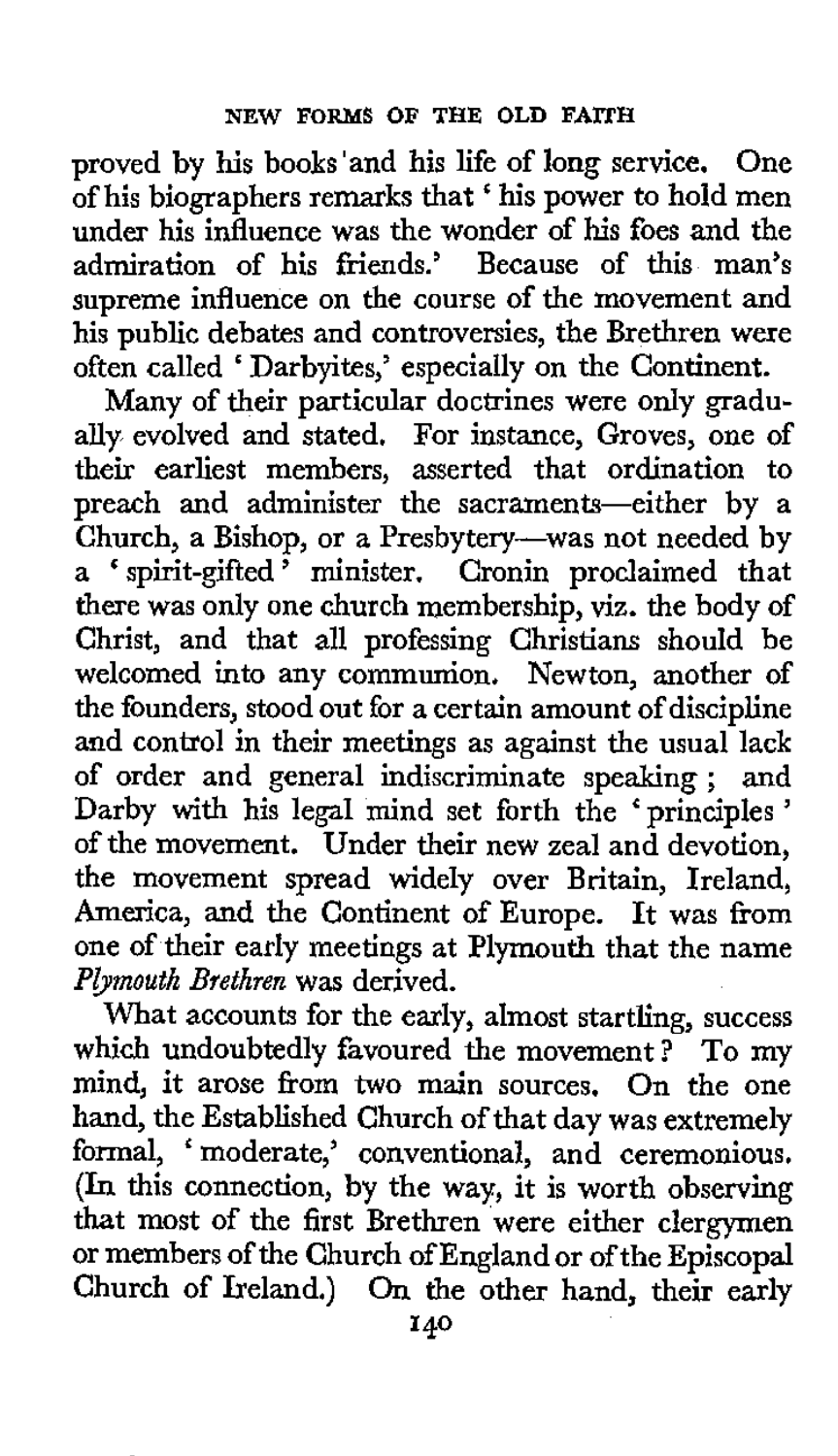appeal and success were undoubtedly due to the informal simplicity and naturalness of their usual meetings-where any and all could take part-and to the zeal and missionary spirit of their enthusiastic members. In this new missionary spirit, they travelled immense distances in their preaching campaigns-even to Australia.

A slack and moderate church suffers more for its easy omissions than we can ever compute. Not only does it pay for its deadness and moderatism by unnoticed decay and an impoverished life, but, much more important, its condition gives cause and place for the growth of vigorous rivals, **who** end by drawing from it its best blood. Moreover, if only these rivals are keen and passionate enough, their virtues, in the beginning at least, successfully obscure their defects. Thus, for the sake of the warmth and evangelical fervour which they **miss** in a more cold and formal church, many zealous souls are ready to go to depths **of** revolt which might have appalled them at the outset.

History is full of this ' double-edged ' fact-that **<sup>a</sup>** slack church kills itself, and at the same time gives birth to many lusty rivals. But worse-if people once separate from an organization, the cleavage inevitably tends to widen and deepen in spite of themselves. One opposition begets another, until the disputants can only be compared, not by their likeness, but by their difference. We see this illustrated in the case **of** Luther and of Wesley. In both cases, the parent church was formal, moderate, ' dead,' Neither of these reformers originally thought of any deliberate separation. But once separation did take place, they were led into a more extended opposition than they would have con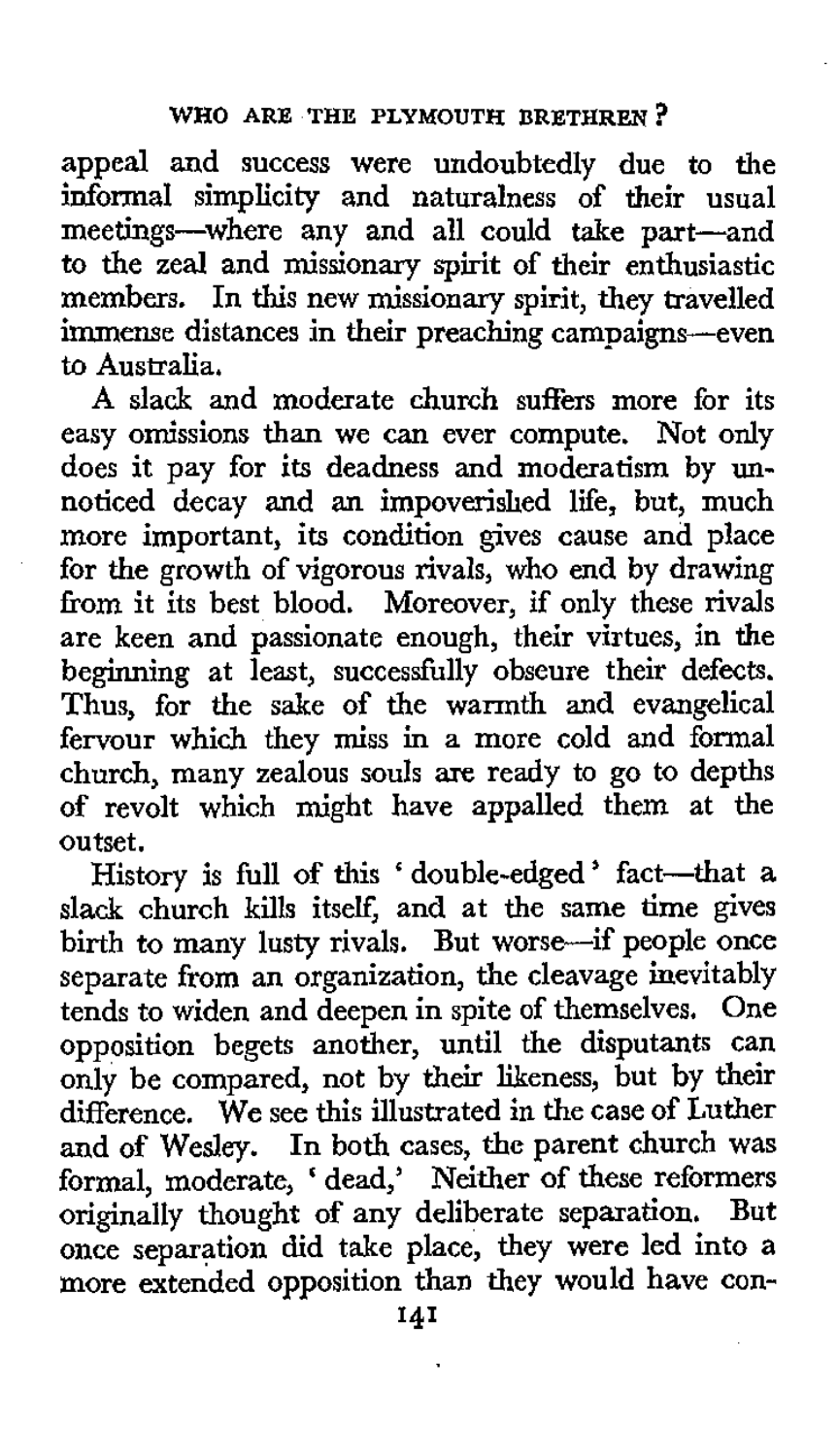sidered possible at the outset. **A** rent in a garment always tends to **grow** wider.

**I** mention this because it is peculiarly true of the Plymouth Brethren. Seldom has the Protestant Church in England been as formal or slack as it was in the early years **of** the nineteenth century. Moreover, the Evangelical revival of the previous century, led by the Wesleys, had almost worked itself out ; and by this time, the Methodists themselves had largely settled into their **own** prescribed forms and grooves of worship and government. In any case, the Church of the Wesleys had attracted to itself the warm earnest souls **who** valued life more than form, and fervour more than dignity. Thus the Church of England, deeply bled by the Methodists, seemed to many of its own members to be **only** a 'shell religion' from which all enthusiasm had gone, **like** the juice from a squeezed orange. Thus it was out of this 'moderation' of the State Church that the Brethren sprang.

Hence many of the earliest members and supporters *of* the Plymouth Brethren were either dissatisfied clergymen or pious people of good social position-some of them lords **and** dukes-who were eager for **a** more living and active fellowship. It is worth stressing, as with Luther and Wesley, that no-one at the outset either considered or desired *separation* from the Mother Church. Once the breach did actually take place, the separation widened, and the points **of** opposition were exaggerated and enlarged.

**The** idea ' **of** the Plymouth Brethren **my** be happily expressed by a quotation from a letter written to a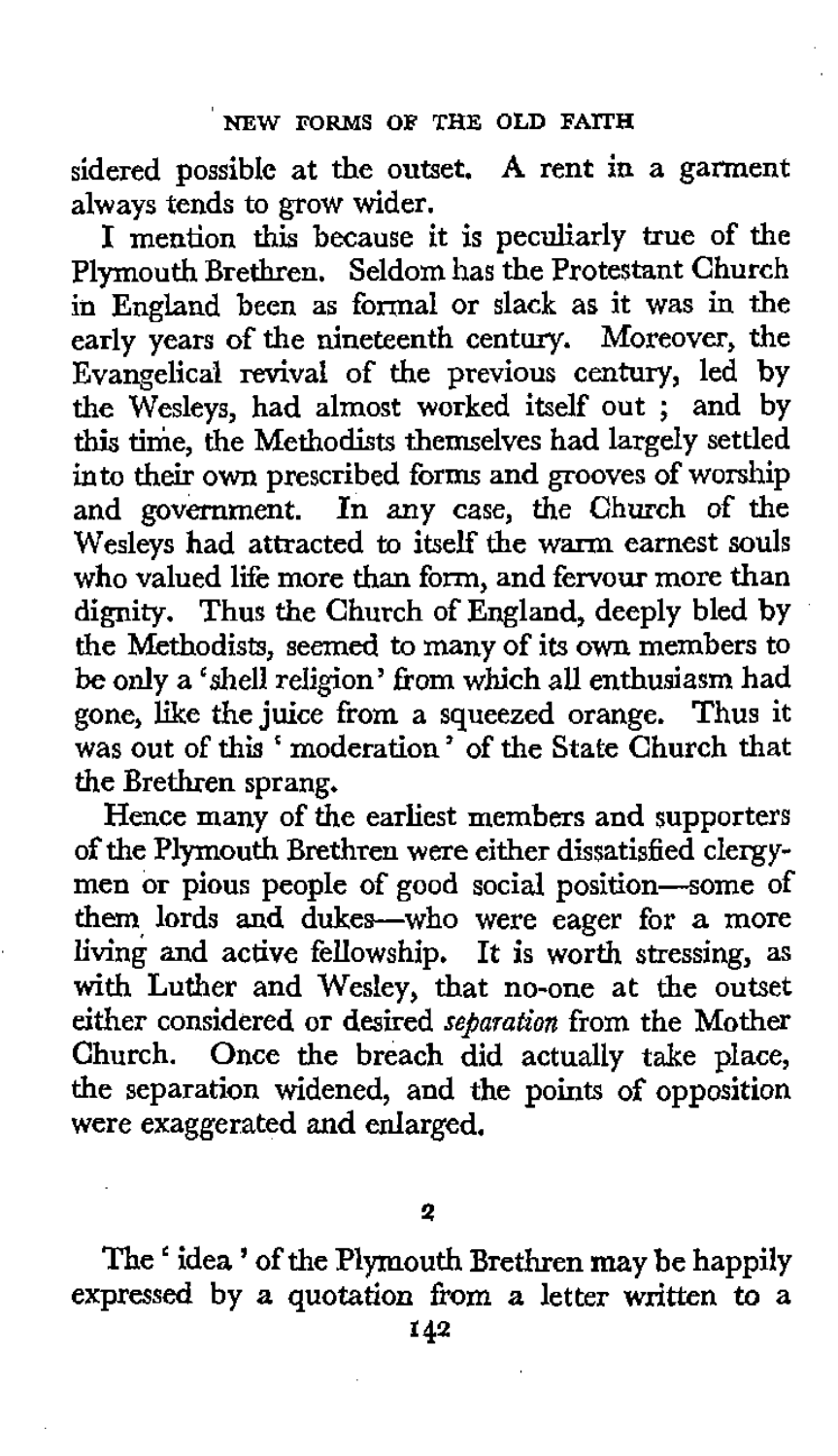friend by Anthony Groves, one of the earliest founders of the sect : ' This, I doubt not, is the mind of God concerning us, that we should come together in all simplicity as disciples, not waiting on any pulpit or ministry, but trusting the Lord will edify us together by ministering to us, as He sees good, from ourselves.' I imagine that the origins of the movement lie in the ideas expressed in that sentence. In the hearts of many loyal members and ministers of the Church of England, there was evidently this real desire and need for what they called a 'living religion,' where Christians could worship more simply and informally, and where they were less at the mercy of a prescribed system, *a* formal routine or a careless clergyman ; and so far as the realization of this desire was concerned, the door of their own Church seemed shut to them.

There is no doubt that these dissatisfied members and clergy hoped at first to form brotherhoods *inside*  the Church. But when they found that this was impossible, both from circumstances and because of the character of their **own** views, they formed their brotherhoods *outside,* and finally *against* the Church. After that, as is so fatally common, the inherent points of difference, in doctrine and practice, developed quickly, Leaving the Church, they ended by assailing the Church. Indeed the most trenchant critics of organized religion ' among the Brethren were some of the ex-clergymen of the Church of England.

**As** I have said, their special name, *Plymouth Brethren,*  arose from an important early meeting of sympathizers held about **1830** at Plymouth, where afterwards (and **also** notably at Bristol) many remarkable **mn** joined themselves to the congregations which were quickly formed, The movement spread rapidly. Many people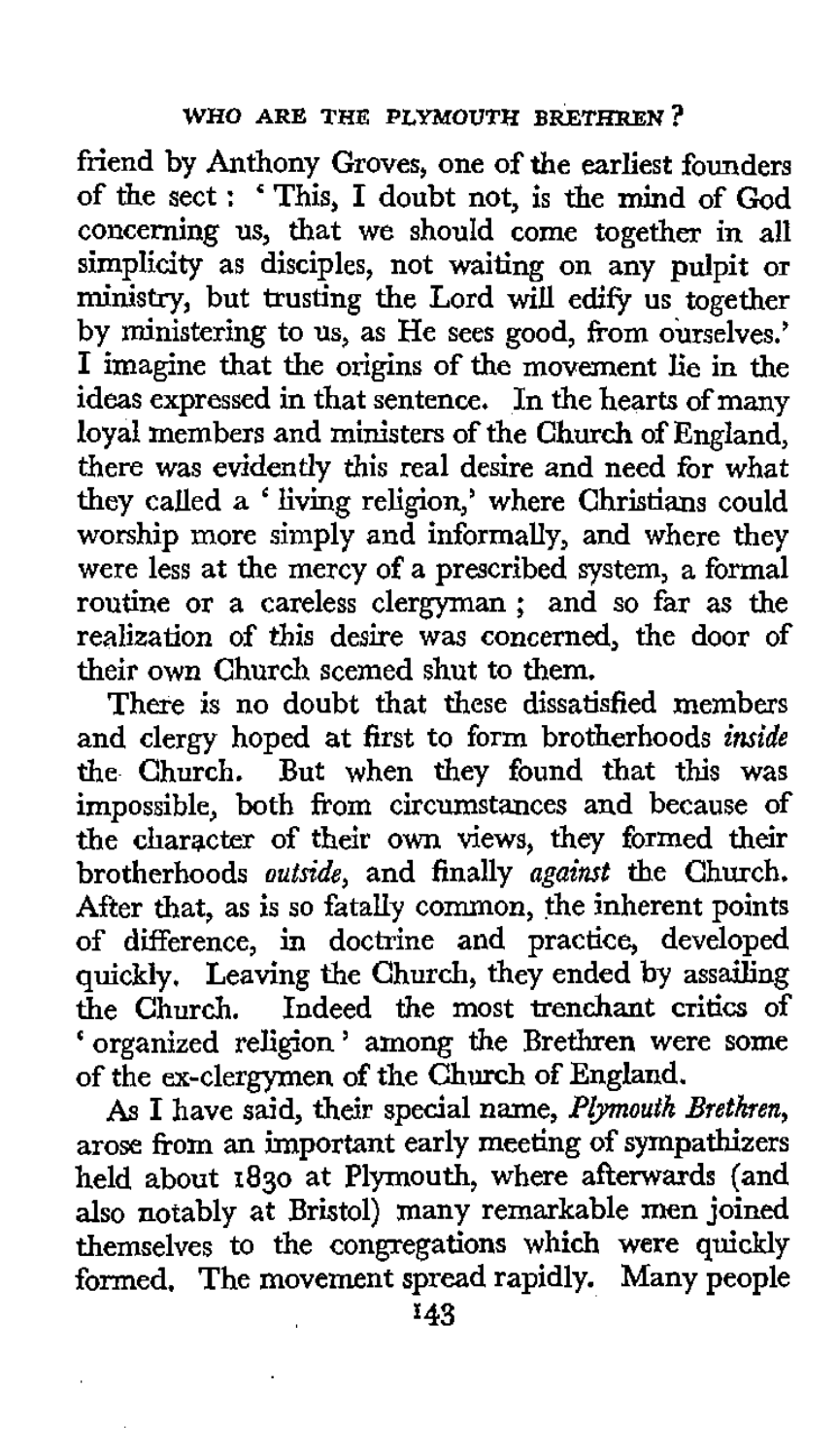of religious concern welcomed its strong qualities and overlooked its defects. It commended itself' to these people mainly by its fervour and simplicity ; and it appealed particularly to those **warm** Christians who disliked any formalism in worship and any apparent clerical dictatorship in Church administration. But even then, I cannot help remarking that it was a movement *among Chktiam;* and it made *prose@tes*  rather than converts.

More than most movements, unfortunately for itself, it has suffered from the defects of its own virtues. Glorying in the fact that it has no ' official rulers,' and having in no sense any ' authority ' other than its **own** individual and independent meetings and congregations, it has been torn and rent by internal dissensions more than any religious sect I can think **of** in the past century. The excellent article on the history of the 'Brethren' in the *Encyclopredia of Religion and Ethics,* written by a prominent Brother, may be described, not unkindly, as mainly a history of their quarrels, dissensions, and divisions. In nature, all cells tend to divide or split ; but in nature, this is the way of new life. In the Brotherhood-which also consists of ' cells '-the splitting has only meant division, enmity, and death. Their history is indeed a sad story of constant friction, isolation, ostracism, and excommunication-a contradiction of their name **of'** Brethren.'

Apart from many lesser differences, the movement has split itself into two irreconcilable parties, who have had **as** little to **do with** each other **as** the Jews with the Samaritans.

On the one hand, the *Oken Brethren,* as they are called, exercise a fair latitude of judgment and charity. They are willing to hold some fellowship with other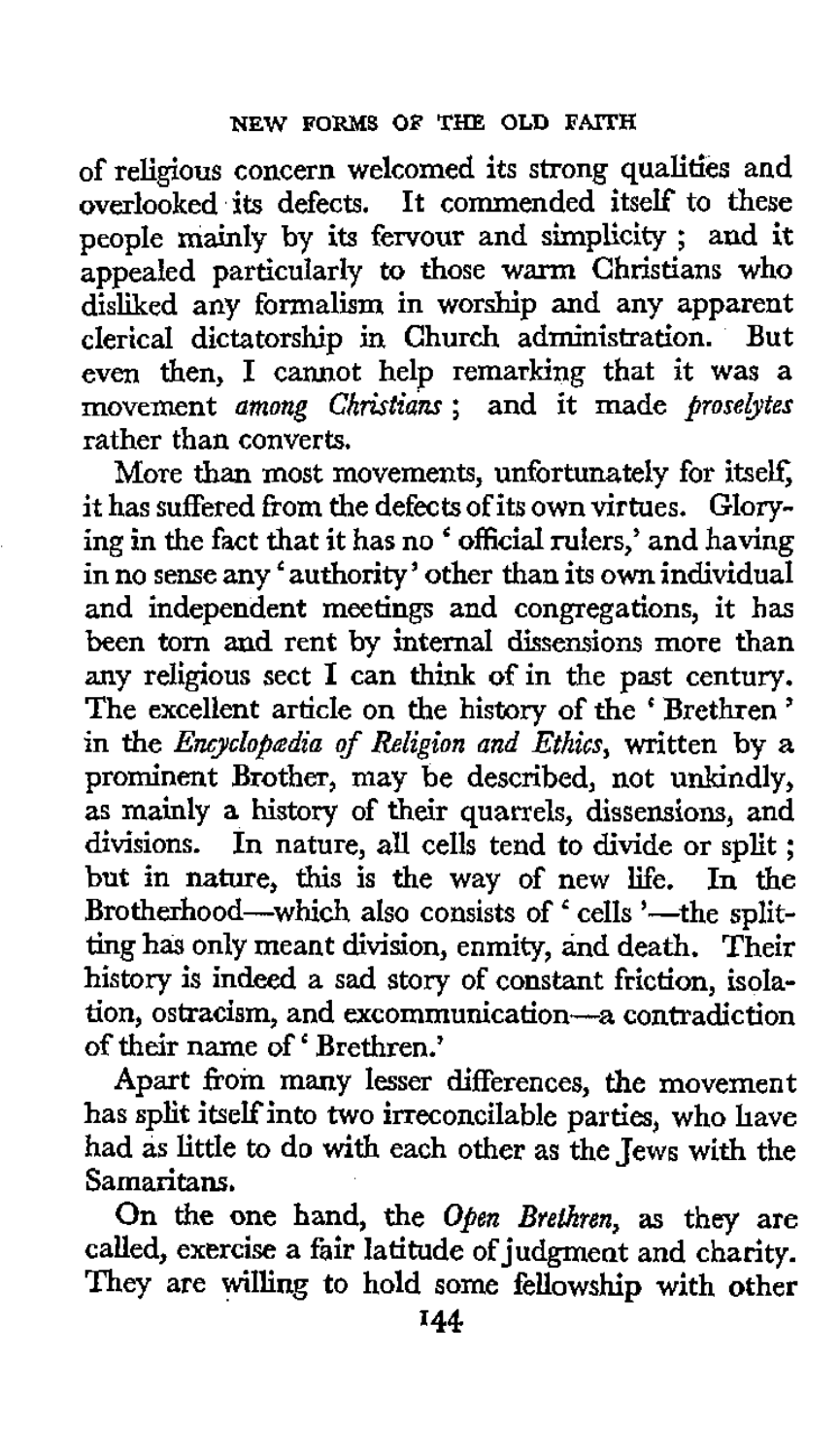types of Christians who may differ from them in creed and practice. Graciously enough, they suspend judgment on those who do not agree with them, and are willing to call other Christians ' brothers.'

On the other hand, **the** *Exclusive Brethren* are typical On the other hand, the *Exclusive Brethren* are typical hard-shells.' They will allow no fellowship at all with any person who holds 'evil doctrines'-evil doctrines being, of course, doctrines with which they do not agree, and of which they are the sole judges. No-one is allowed any fellowship or brotherhood in their meetings who is not 'sound doctrinally '-an exclusion which they apply even to their 'Open Brethren.' This, no doubt, is an attempt to keep their communion ' pure ' and ' separate.' But if so, their separateness is maintained at the price of a narrowness and an unbrotherliness which contradict not only their name but also the original dream of their founders-Unity.

It should be stressed that in these constant dissensions which have run like *a* scarlet thread through their short history, there has been displayed this regretful spirit of censorious and critical judgment, so alien from their early ideas. Between **the** two main parties, for instance, there has taken place more excommunication or debarring **of** each other from fellowship than the most bitter of the Popes ever exercised ! its worst period never unchurched differing Christians from its communion more intolerantly than one set of ' brethren ' has unchurched another. All this has been done in the name of loyalty to Jesus, who so pointedly said, ' I have other sheep who are not of **this**  fold.'

Why should the dreams of their founders have been so belied ? **Why** should a community, specially begun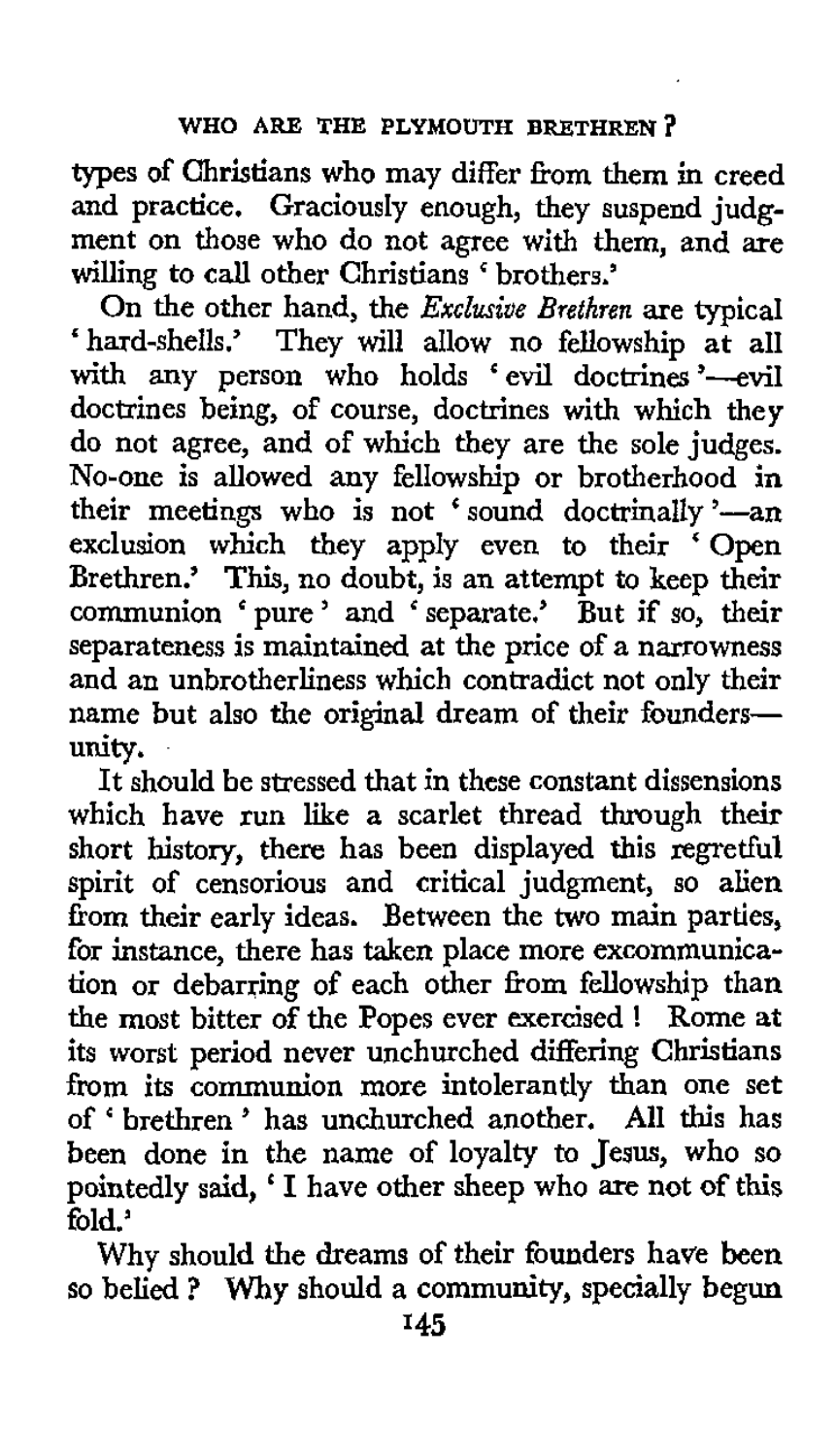for brotherhood and unity, be so guilty **of** crimes against their own ideals ? I believe that this disagreement and disunion have been mainly due to the absence of any *control* or *discipline* in their organization. In a very honest attempt to be ' independent ' and to leave room for. every member's gifts and contributions, they have denied order and leadership in their meetings, and the control of authority in their government. But age-long experience has proved that where ordered rule and government do not exist in some recognized form, government do not exist in some recognized torm,<br>there commonly results a natural 'disintegration.' Leadership, however we may define or limit it, is demanded in any branch **of** life, and especially in any group or society, if it would hold itself together in cohesion. In their fear of dictatorial authority or conesion. In their tear of dictatorial authority or<br>ecclesiasticism—what they called ' priest-craft '—the Brethren discarded all the usual forms of control; and in consequence they have been subject to the fallacy that any man's view is **as** good as another's. Ideally it may be; actually it is not. My views of astronomy, law, physics, or surgery are not, and cannot possibly be, as good as those of an expert or specialist, and the same is true of any kind of thinking and studyincluding religion. Most Reformed Christians are as much against ' dictatorship ' as any of the Brethren. But they are not against ' leadership,' especially the leadership of those **who** have prepared themselves and given special thought and study to their own subject. I am convinced that the grave disunity and disorder which have stained the history of the Brethren have which have stained the history of the Brethren have been due to the excess of a quite good principle; for been due to the excess of a quite good principle; for<br>in their fear of ' clericalism,' they have thrown order, rule, and authority overboard.

In the same way, the constant excommunication of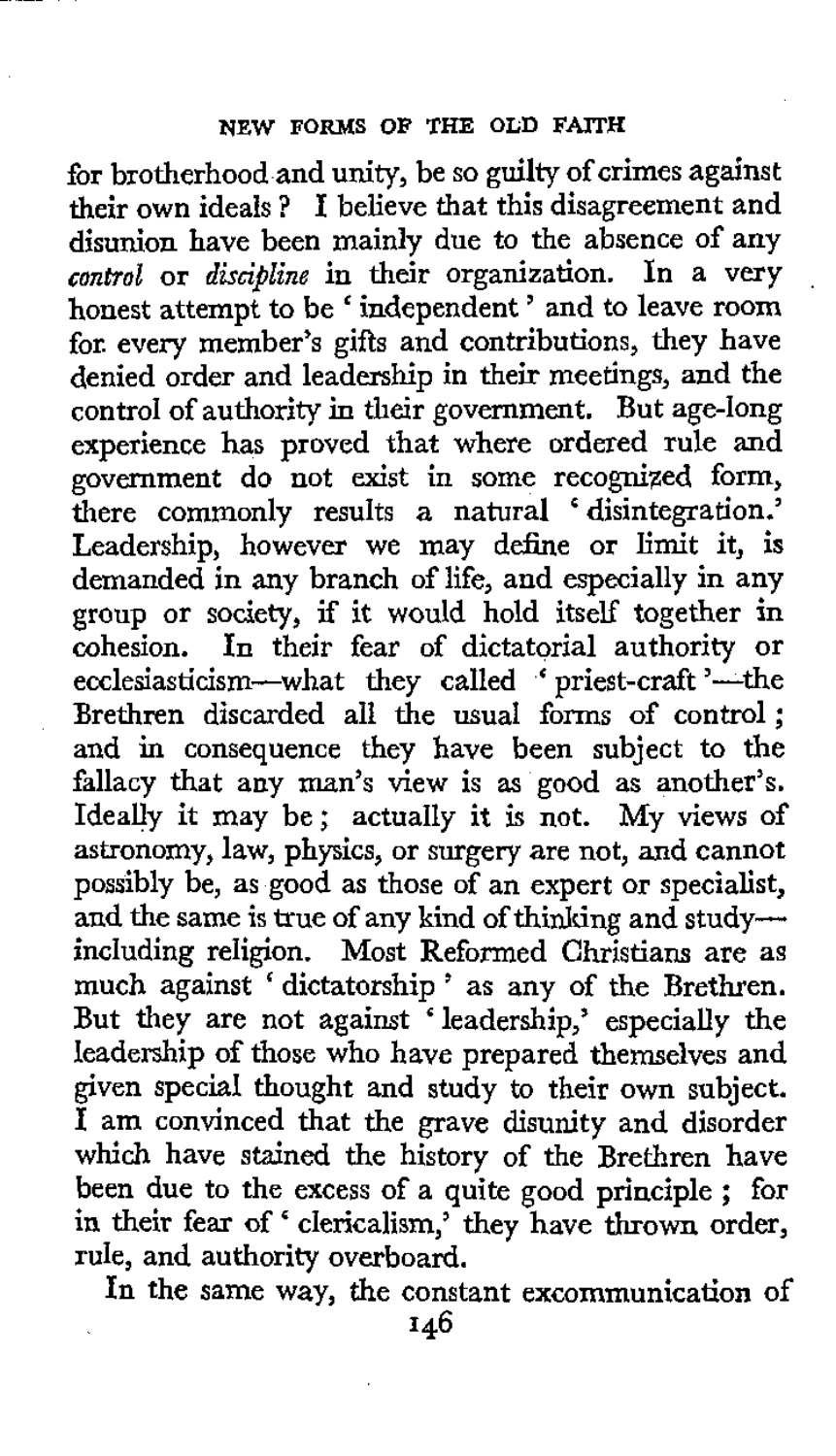## **WHO ARE THE PLYMOUTH BRETHREN?**

.

one another, and of one society by another, can be traced also to this source. Surely the frequent outlawing **of** each other is due to the fact that each brother thinks himself as capable of a final judgment as anybody else, even on points of doctrine and scholarship. I admit once more that ideally he may be, but practically he is not. In every other sphere of life, we acknowledge the need of constructive leadership-political, scientific, philosophical, legal, and medical. Why should we deny *the* need of *spiritual* guidance and authority? I freely admit that a Christian minister who gives his whole time to study and training may not be any more fitted to be a leader than his neighbour ; but, other things being equal, the likelihood is that he is better fitted. **Is** there any reason why life should be organized **for**  wise leadership in every branch of service except religion? Be that **as** it may, we have to record with regret that those **who** began by calling themselves 'Brethren' should have split up into a hundred different camps, and should also have so heartily excommunicated other brethren from their **own** particular camp. To my mind, there is **only** one reasonable explana tion-the absence of recognized leadership and **of** any respect for authority. Without discipline, there can **be** only spiritual disorder.

**3** 

What does this movement represent-if we speak of it for a moment **as** if it were a ' **unity** ' ?

**(i)** In doctrine, by and large, the Brethren are strict Calvinists-of that later Calvinism that **out-**Calvined **Calvin.** I say *this,* because it is folly to blame John Calvin for some forms of so-called CalVin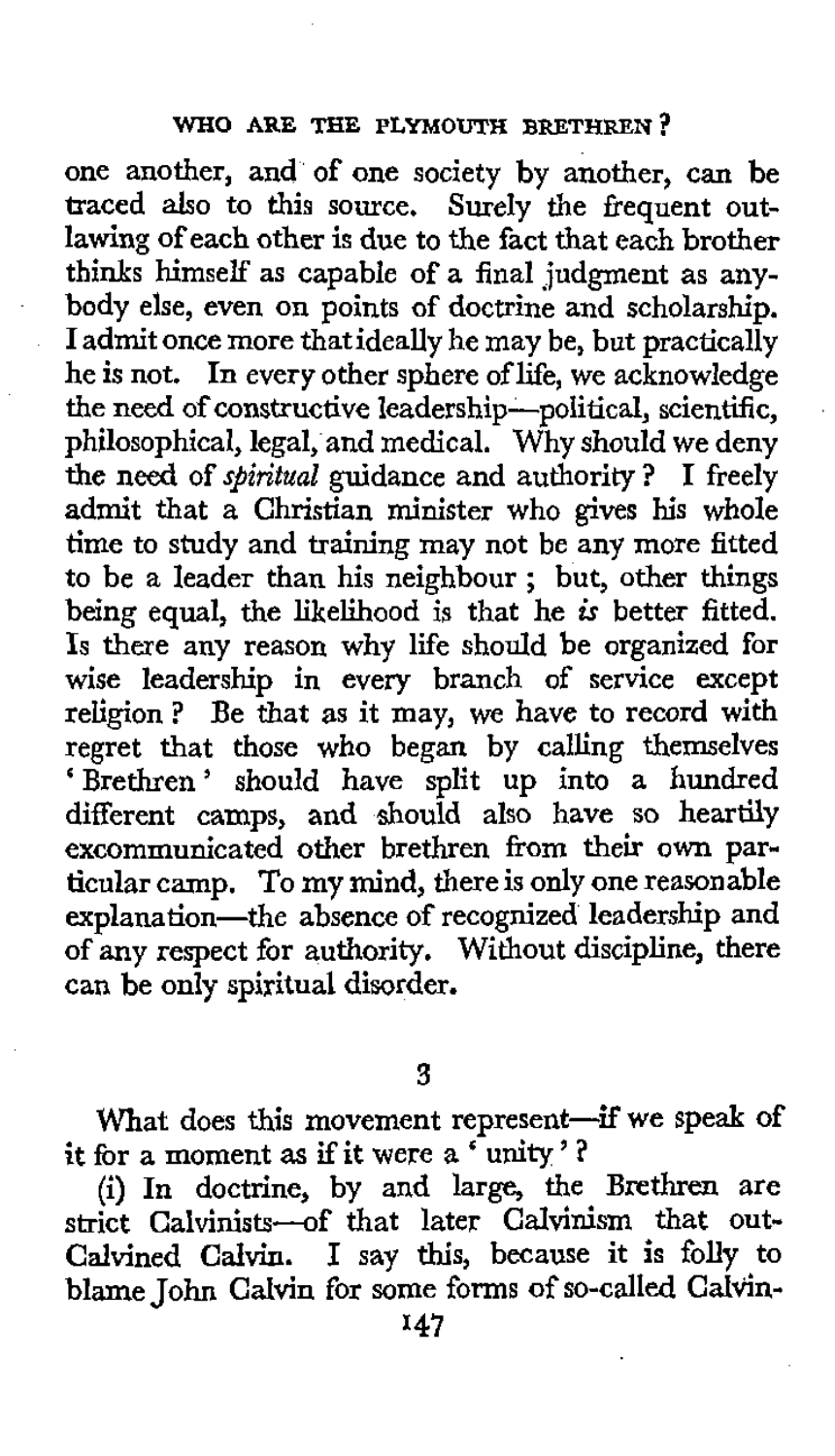ism-especially that iron doctrine of. election and predestination, eternal punishment, the autocratic sovereignty of God, and in particular the bleak denial of all art, beauty, or natural goodness which is so beloved of the Brethren.

They regard the Bible as an infallible book, verbally inspired. To them, as to all Christians, Christ is an all-sufficient Saviour. In particular they look forward expectantly for the Lord's personal return, and many of them believe strongly in a coming Millenniumindeed, one early dispute centred round the question whether that return was to be immediate or postponed.

'

In this connection, being what we call  $\hat{Pr}$ -Millennialists, they believe that it is useless to try to tinker with social reforms or schemes of amelioration for any of the iniquities or injustices of civic or international<br>life. 'The world's politics, philosophy, and mere ' The world's politics, philosophy, and mere social reform advocated for the betterment of the world are but the white-washing of a house built on sand, or the attempted renovation of a system morally corrupt.'<sup>1</sup> They do not seek to save the world, but merely to save people out of the world. Thus their people are asked to 'live separate.' So far as Christian influence may be brought to bear on politics, social conditions, and international relations we may count the Brethren out. *Ideally, they are monks without a monastery!* Human life to them is only **a** thing **of**  sin ; and nothing can save it but the return of Christ in the Millennium.

(ii) They are Baptists in theory. They believe only in the ' baptism *of* believers ' on profession of faith ; and they reject the ancient practice of all the Catholic

<sup>1</sup> Encyclopadia of Religion and Ethics, article 'Brethren,' by one of **their own authors**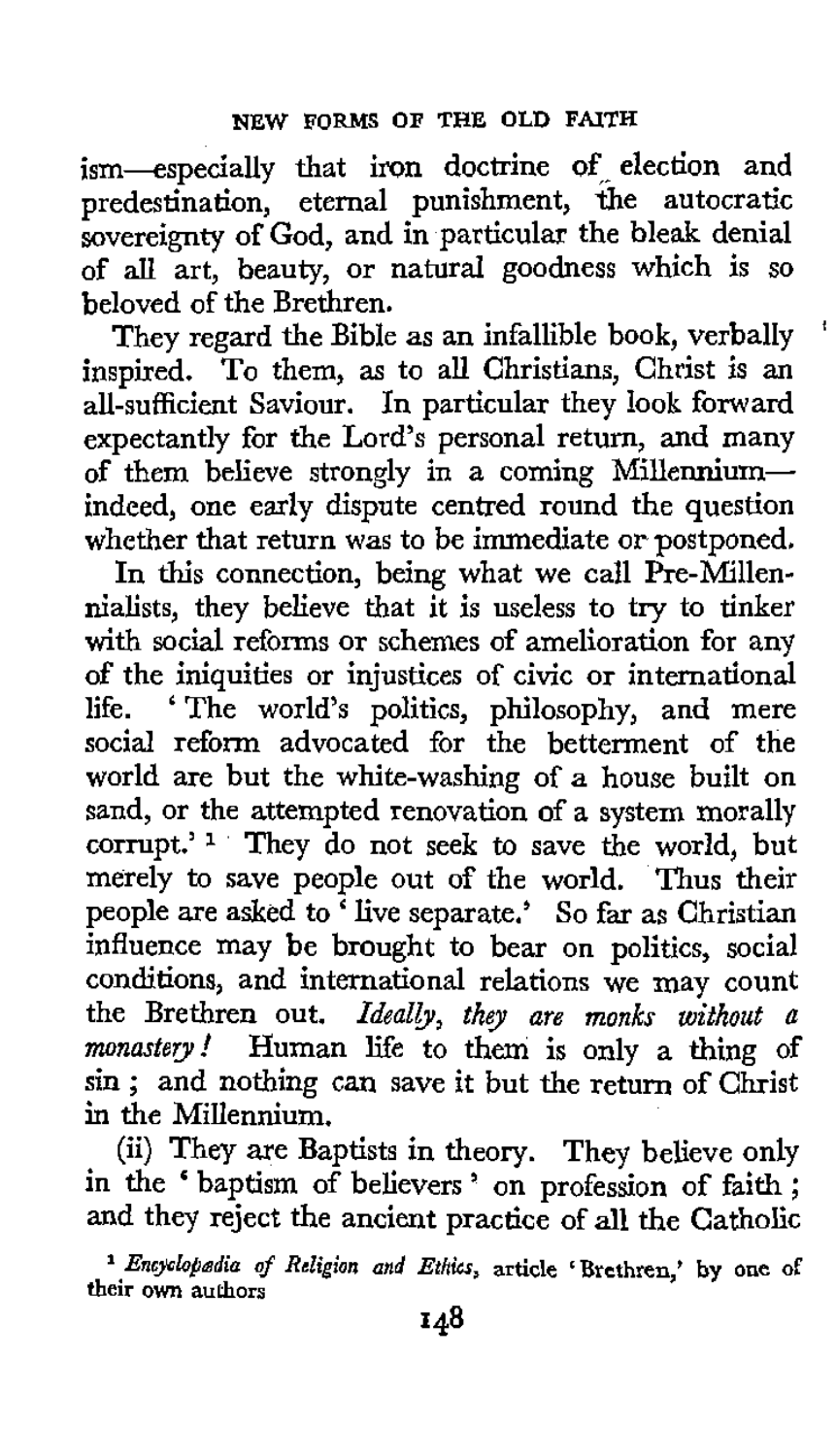churches-the baptism of the children of believers, Even when people have been baptized as children, they demand their re-baptism on joining their fellowship by profession of faith. Is it not queer that people who profess to despise all ritual as such should yet lay *so*  much emphasis on one special act of ritual ?

(iii) They celebrate the Lord's Supper every Sunday. **Any** one **of** their number is presumed to be eligible and fit, on any sudden summons of the spirit, to administer the Sacrament. Since the Brethren are all equally ' priests,' this privilege may belong to any and all **of**  their members-except women, who are not allowed their members—except women, who are not allowed<br>even to *speak* in any 'meeting'! They believe that the Holy Spirit will guide some brother to break the bread, lead in prayer, or preach and teach. Thus like the Quakers, whose form of service they have largely appropriated, they limit the sphere of the Spirit's influence to the ' meeting' itself. They implicitly deny that the Holy Spirit can inspire a good man in his study or can work through a previously prepared and ordered service. We believe with them that God is not limited *to His own ordinances.* But surely, He is not in any way limited by them?

In practice, however, the privilege or responsibility of conducting the service falls very often into the hands of a few definite people who are presumed to be specially ' gifted.' ' Practically the number of those fitted publicly to teach or minister the word of God is very limited : *and those who are not fitted for such ministty are not encouraged and sometimes restrained.'* **1**  On their own theory, I cannot help wondering why they are 'restrained,' and *who* has the right to restrain them. Thus in spite of their disclaimer, the Brethren

**<sup>1</sup>Chambsrs's** *Eneyclopdia,* **article written by a** Brother **149 149 11**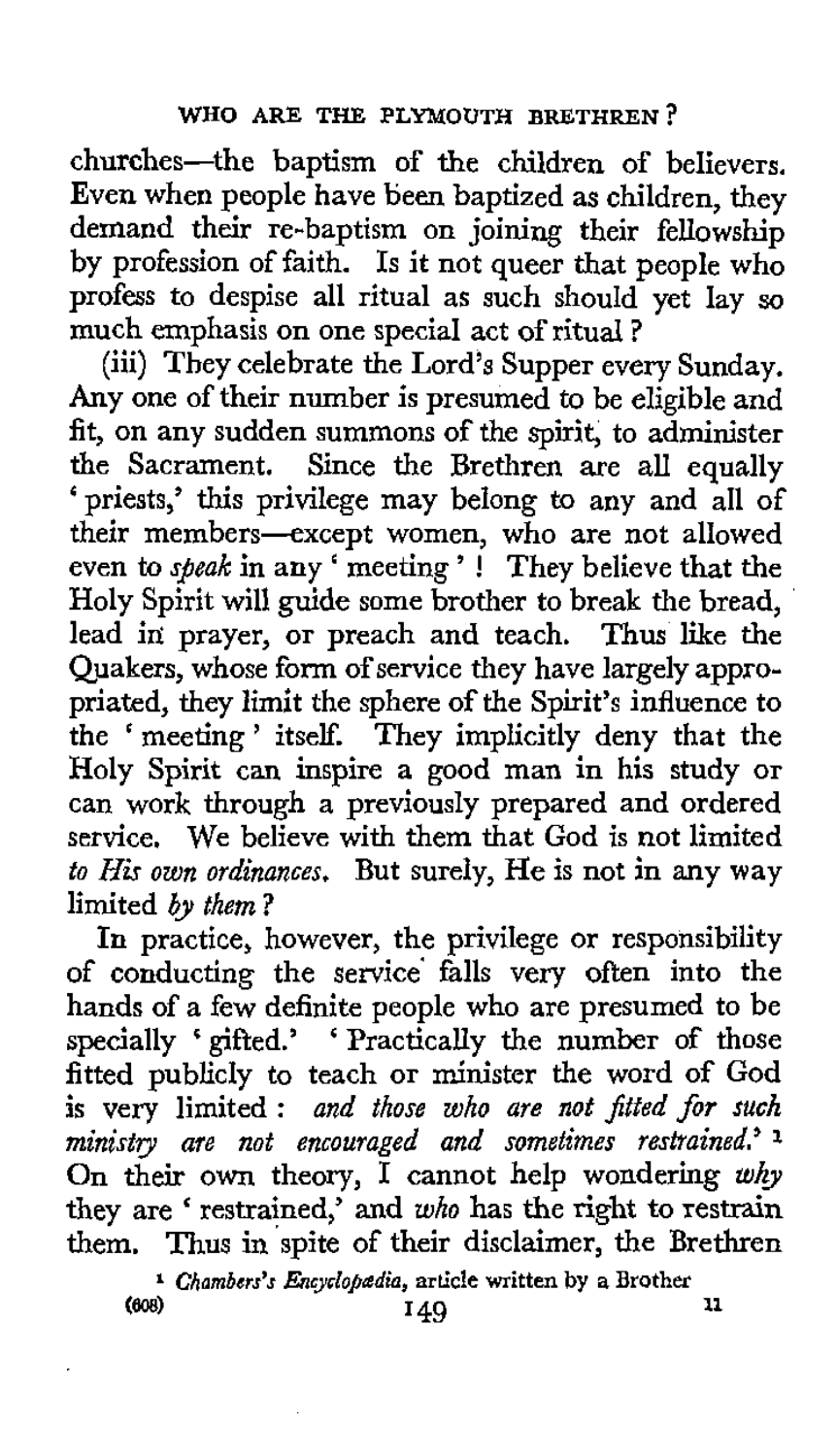are **as** much in the hands of' leaders ' *as* any organized Church, even though their leaders are unacknowledged and unofficial.

(iv) They repudiate all *ecclesiastical organization*. Each congregation is independent : they are essentially ' independents,' with each ' meeting ' or congregation standing like a tub on its own bottom. One early charge against Newton, the leader at Plymouth, was that he tried to institute *a* ' modified Presbyterianism ' which he had come to regard, by his experience, as essential for order and decency in worship and government. But this attempt to have some qualified leaders of worship and to control the decorum of their services **was** quickly crushed.

The only unit is the congregation. Even here, in theory at least though seldom in practice, there **Is** *no*  official leader. The people wait for the spirit to move some brother to conduct the worship-to read, offer prayer, or give an address. Two young people who joined my congregation from their fellowship complained somewhat humorously that the Spirit appeared to have a very limited choice! He seemed always driven to choose one boring old ' Elder ' for this constant task ! When **a** thing like *this* takes place, especially with some untrained, unprepared and unedifying speaker, what remedy is there ? It is easy to say ' We must not quench the Holy Spirit.' Are we not equally quenching the Spirit when we presume that He can bnly lead men to speak or pray among a **group of** unprepared people, when actually the urge to speak may be more *psychological* than spiritual, more of a mass emotion than a private enlightenment ?

As a result of this limited theory of inspiration-s my young friends complained-the meeting is often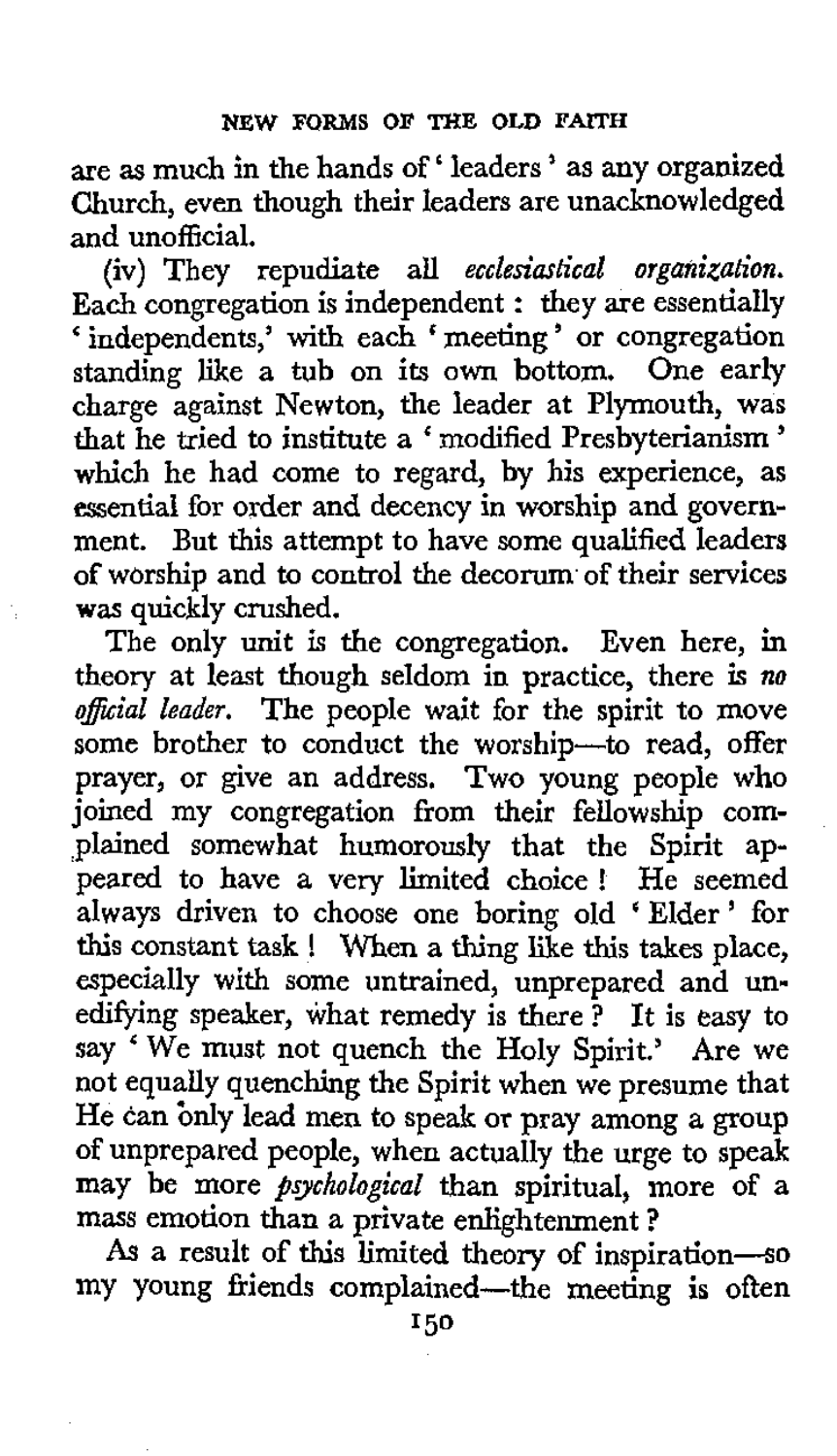at the mercy of a crank, or of some man who confuses inspiration with lack of preparation, or finally, **of** a man who circles round a few pet ideas. The main loss in this type of meeting is the absence of continuous . and cumulative teaching.

(v) They have no separated, ordained, educated, ained and 'supported' ministry or cleroy. This trained and 'supported' ministry or clergy. This follows naturally from their idea of inspiration. They have no ministers or 'priests,' because they believe that **all** are equally ministers and 'priests,' and **are**  equally able to teach, lead, conduct a service or administer the sacraments.

Most of the Reformed Churches believe, as fully as the Brethren, in the true 'priesthood of all believers' and in the right of direct access by every soul to God in prayer, a right which no one can deny or usurp. But it is one thing to be a ' priest ' in our own home and possess this access to God in personal prayers ; it is another thing to be a priest in helping others, expounding the truth, and leading a congregation in public worship. It is our claim that for such a distinctive and creative function, special gifts and special preparation are preeminentlyneeded, if worship is to berich and upbuilding.

Other churches appoint chosen and trained men, duly set apart and ordained, for the conduct of public worship and the administration of the sacraments, because they have learned from testing experience that this is our only surety for the spiritual well-being of the people and especially for the training of the young. We do not thereby deny the Holy Spirit. We believe that He is more likely to speak with power and guidance through a specially fitted and prayerful mind than through the chance words of someone **who comes**  casually and unprepared to a service.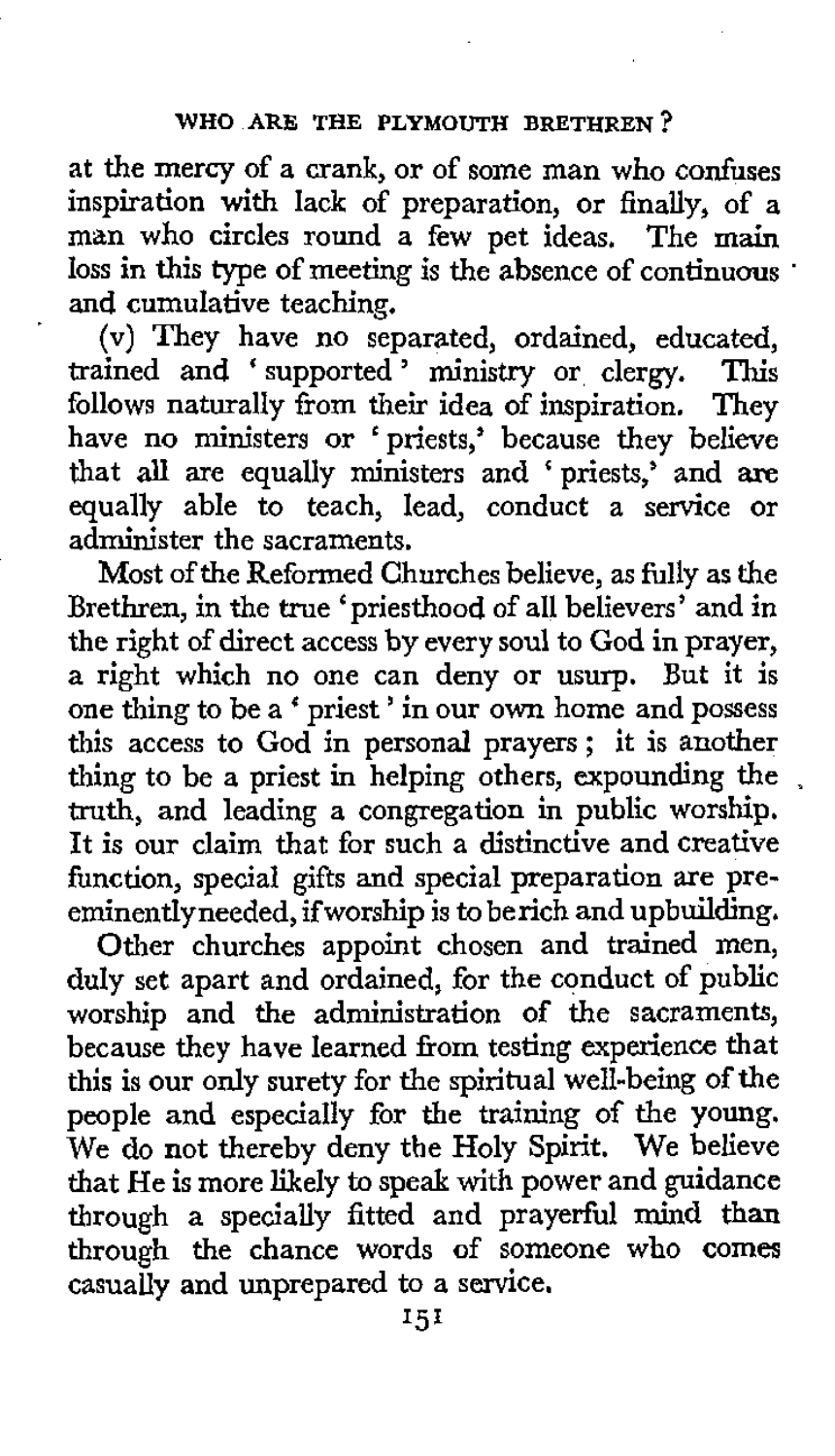By way of summary, I should like to say a few words on their ideas of the Christian ministry. **As** their main difference from the ordinary churches lies in the fact that they have no ordained or recognized ministry for the conduct of worship and the business of the **con**gregation, this seems to me to be the essential point for any constructive or helpful criticism.

(i) Because they have no regular ministry, their meetings, being extremely informal, often suffer from disarrangement, lack of order and seemliness, and especially fkom an absence **of** any definite progressive teaching. Freedom and equality, while seemingly ideal, may be strangely dangerous, To put it bluntly, I claim that every man who cares to open his mouth is not necessarily capable **of** adding to the edification of **a**  worshipful congregation.

(ii) Religious knowledge, and especially Bible knowledge, has grown like any other kind of knowledge. To speak usefully and helpfully on these subjects requires a man's special time and study. For this purpose we set gifted and prepared men aside, not because we believe in any notion of religious privilege, but simply because we appreciate the bigness and solemnity **of** the task.

(iii) In a specialized age like this, when one can only touch a mere corner of any one science, it seems an amazing thing to **us** that Christian teaching is to be the only subject which does not need definite or specialized training. Christian **truth** is such a vast thing to-day, with critical, philosophical, psychological, and spiritual issues, that it shocks **us** to think that any stray **man,** Without special preparation, **is** presumed to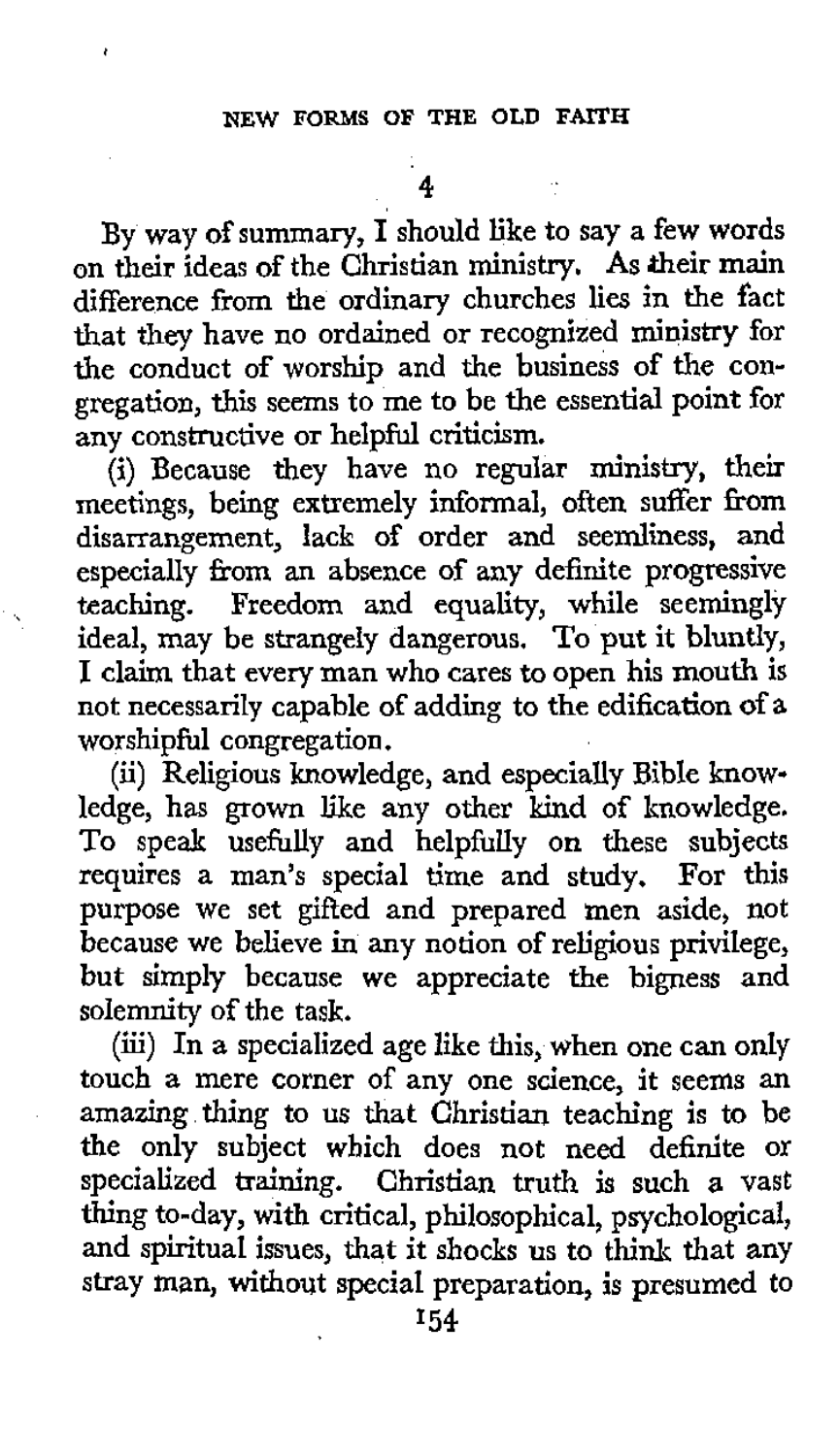be able to lead and guide the worship and thought of educated people.

(iv) I do not say for a moment that manylaymembers could not do this on special occasions more usefully than many ministers. That **is** not the point. The point is that the worship and teaching of the con gregation surely deserve a man's full time and thought. For that purpose, as in any other branch of teaching, special training and definite qualifications are clearly necessary. This not only to protect the truth, but, if you will forgive the innuendo, to *protect the people* !

**(v)** Apart from this argument of wisdom and experience, I hold that the question of an ordained and trained ministry is settled once for all *historically*. Is there anything clearer in the New Testament than that our Lord deliberately chose specially equipped men, and Himself trained them specially, for the ministry of His Church ? This was done, not to relieve the other members of the Christian community from their natural responsibilities, but that these chosen men should *guide, nourish, and shepherd* the young Church. In this connection I am often annoyed at the slighting way in which some thoughtless people speak of the disciples-who were by their very name *learners* or *trainees*—as if they were 'untrained fishermen.' Actually most **of** them were as fully educated as their age allowed ; some of them were highly connected ; most of them spoke two or three languages ; some had been already disciples and students of John the Baptist; and now for their special duties in the Church, they were trained by the Master Himself-the school of all schools for such work. But above everything else, there can be no doubt that they were definitely 'set aside,' chosen,' ' ordained,' for their unique **task-a**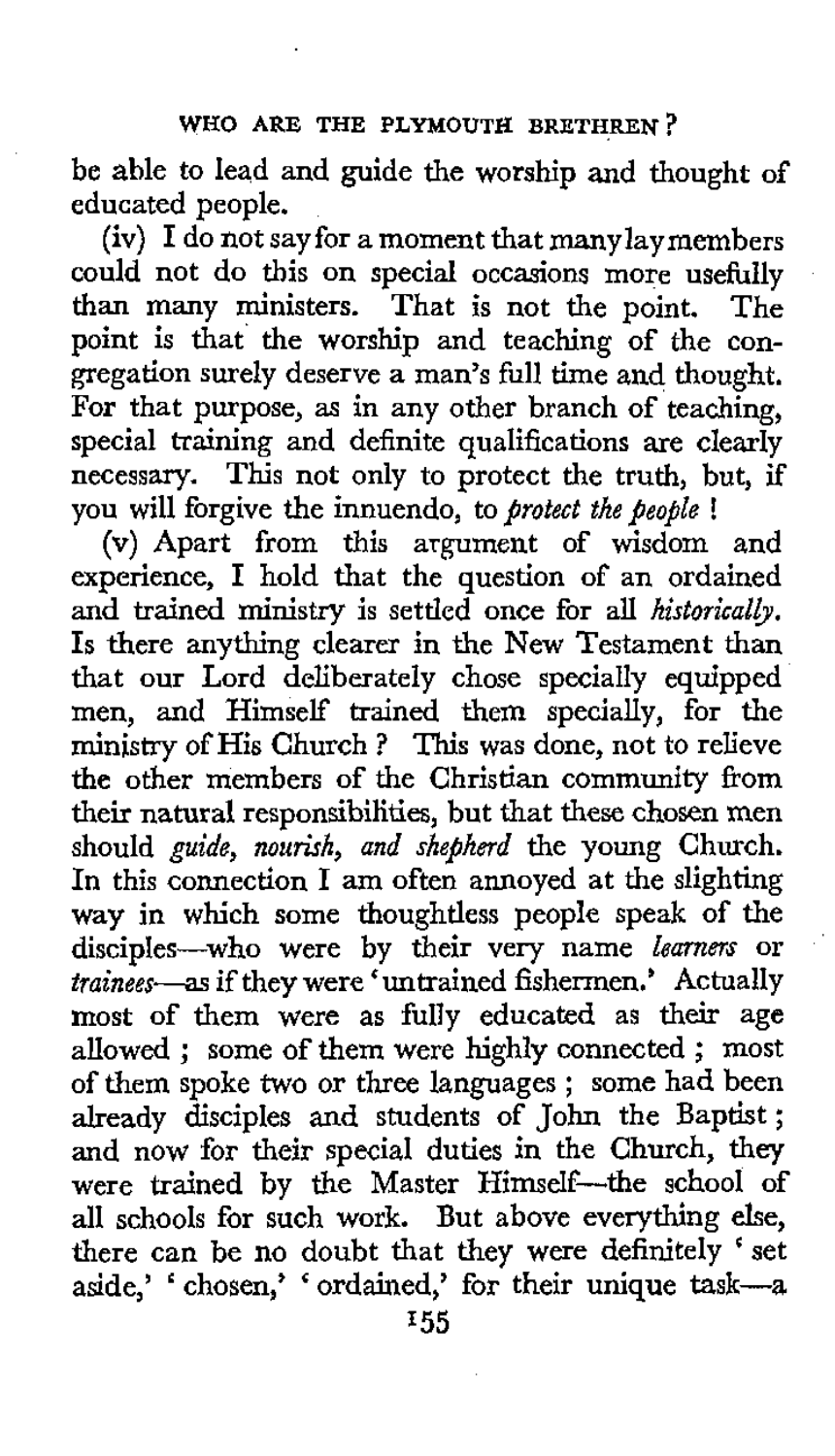task which we have inherited and handed down in the traditions of the Church.

(vi) Some may say, ' This is not enough justification for *our* ordaining disciples and ministers : Jesus is Jesus.' Even if such an objection were valid-which it isn't-let us go a step farther. Unless we are ready to deny the leading of the Holy Spirit, who came on that young Church in new light and guidance, we must admit that from the earliest days **the** Church was led to appoint ordained officers for its work and worshipelders, deacons, shepherds, pastors, bishops, or overseers, by whichever name we may care to call them. Their early ordaining by the Church cannot be questioned.

(vii) The disciples were led to see that the Church, if it were to be an effective instrument for evangelism,<br>must be *organized*. A formless and leaderless mob can accomplish nothing. God, in whose world we live and.whose work we do, is the God of order, rhythm, and progress; an amorphous church is **a** contradiction in terms.

(viii) We believe in the ordained ministry of the Christian Church simply because we believe in the leading of the Holy Spirit. Speaking through the Apostles, the Holy Spirit led the Church in the ways of order and decency, **by** the selecting and ordaining of its officers and teachers.

(ix) Once we grant the need and place for an ordained ministry, we must in reason grant the call of the people to ' support ' their ministers and preachers. On this precise point Paul laid it down as a doctrine that the labourer is worthy of his hire. He himself frequently received regular contributions from the Churches **of**  Asia and Europe for his personal maintenance. It is

**156**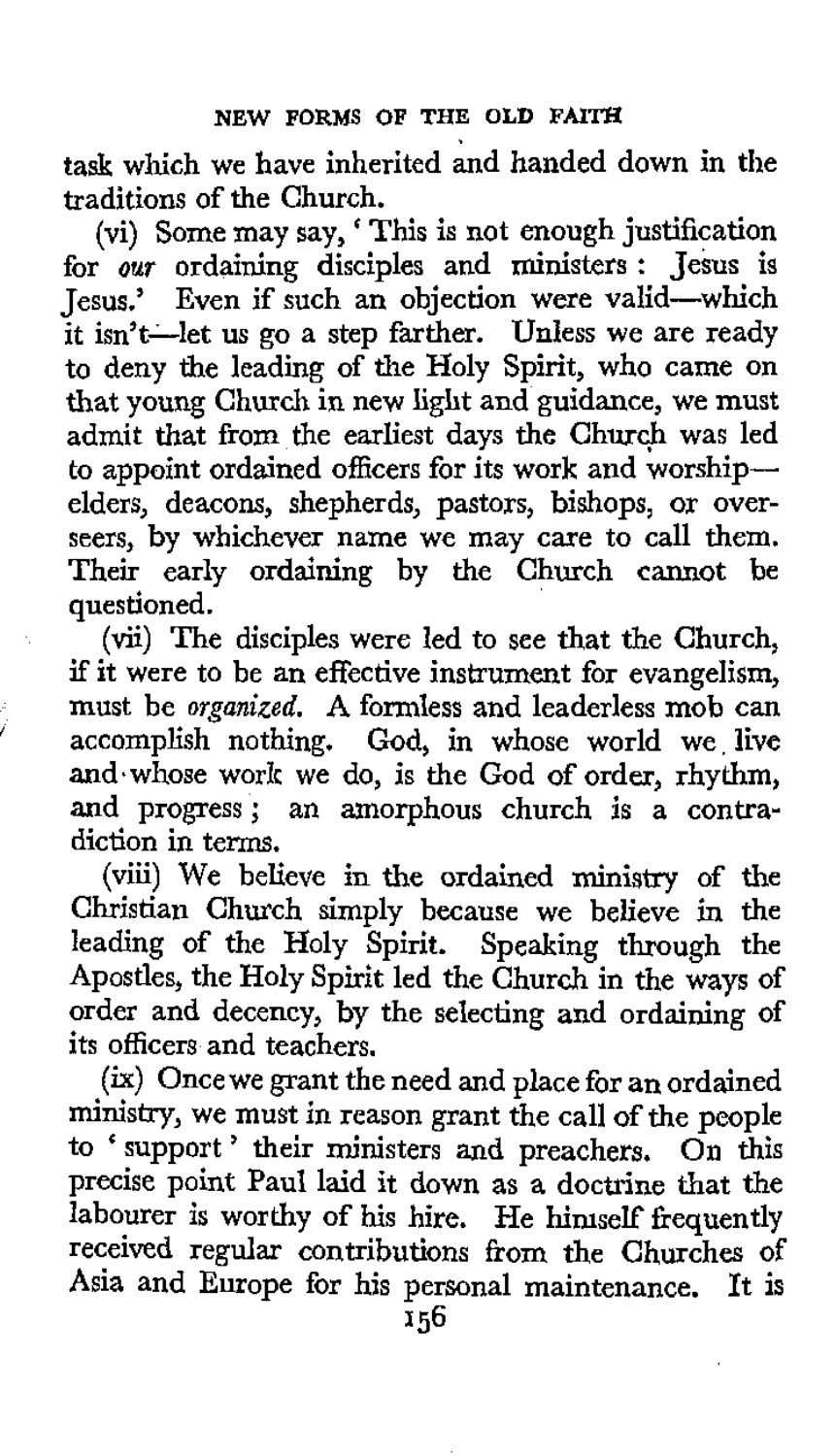only the greater argument that in **our** complex modern economy, where work in any sphere must be wholetime or nothing, a man who gives his time and service for the ministry should receive the worthy support which he and his family may require. The Christian ministry is not in any sense a lucrative position. Few men fortunately ever join it in the mistaken belief that . it is ! Even in regard to those who, in our phrase, reach ' the top of the tree,' it is safe to say that if they had used their talents in some other profession, they would have been equally eminent, and considerably better off. The regular Christian Church believes that it should support its ministry as generously as it can, and should fiee its servants from the worry of financial concerns. This is all it undertakes. But it considers that this at least is its duty. In the best sense, the Church only promises a man a ' living.'

On this point, since it ranks so highly in the creed of the Brethren, allow me to quote once more from<br>Howard Spring's book And Another Thing.<sup>1</sup> He is Howard Spring's book *And Another Thing.*<sup>1</sup> speaking of how the Brethren in his youth denounced a regular and paid ministry. Here is his comment on how they regarded other churches. 'Worst of all, their parsons were paid. They were hirelings. It was not a thought that would occur to a child, but it has occurred to me since, to wonder what the Brethren would have said had it been pointed out to them that Jesus was paid for his ministry. Money is no good until it is translated into such necessaries as food and lodgings, and if these are freely given, without money as an intermediary, it amounts to the same thing. Certainly, once he had entered on his ministry, Jesus did not practice his trade and was kept by his followers.'

<sup>1</sup> *And Another Thing, by Howard Spring (Constables, London), p. 97*